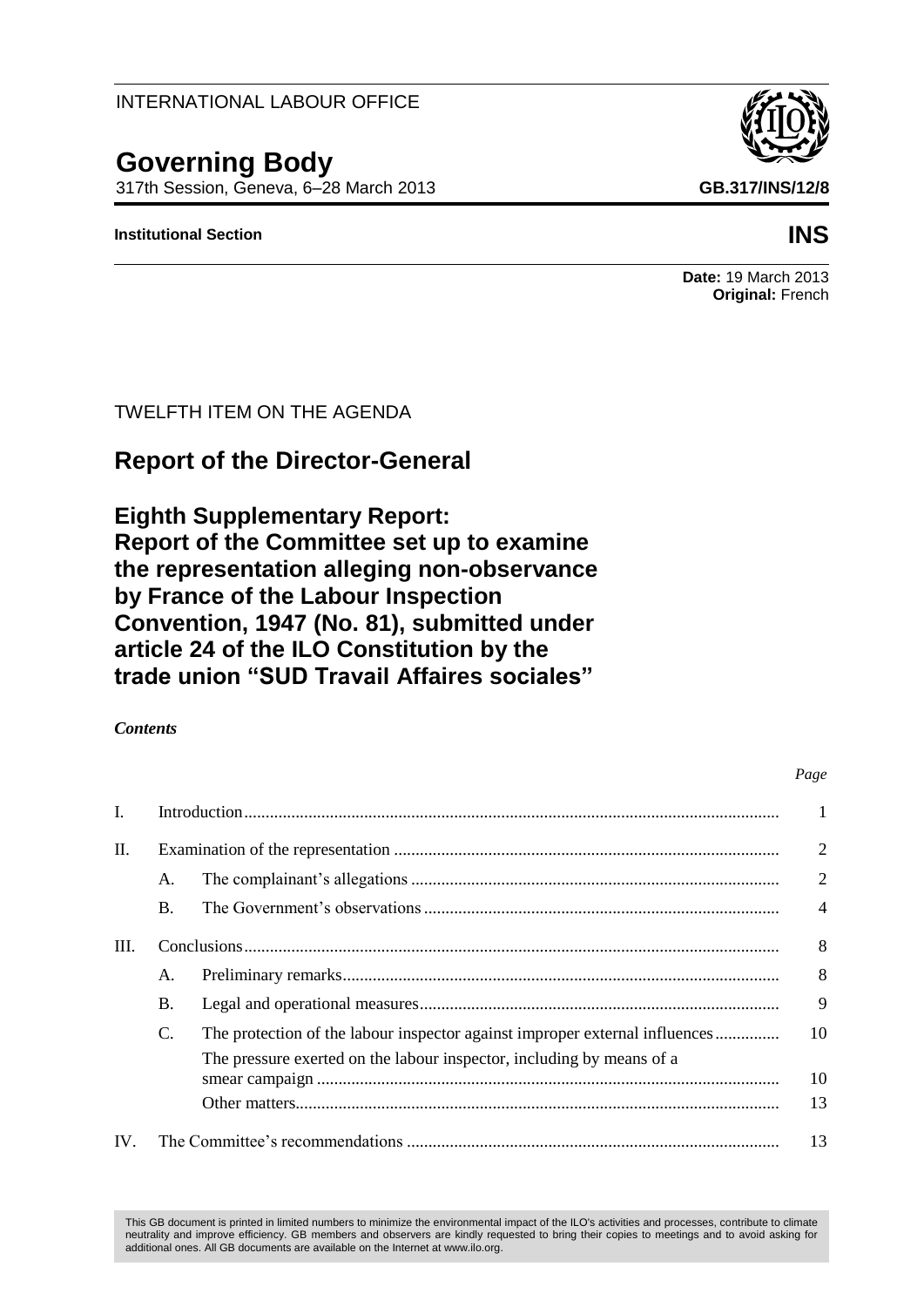## **I. Introduction**

- **1.** In a communication received on 19 December 2011, the trade union "SUD Travail Affaires sociales" submitted a representation to the International Labour Office, under article 24 of the Constitution of the International Labour Organisation, alleging nonobservance by France of the Labour Inspection Convention, 1947 (No. 81).
- **2.** The Labour Inspection Convention, 1947 (No. 81), was ratified by France on 16 December 1950. France also ratified the Labour Inspection (Agriculture) Convention, 1969 (No. 129), on 28 December 1972.
- **3.** The provisions of the ILO Constitution concerning the submission of representations are as follows:

### *Article 24*

In the event of any representation being made to the International Labour Office by an industrial association of employers or of workers that any of the Members has failed to secure in any respect the effective observance within its jurisdiction of any Convention to which it is a party, the Governing Body may communicate this representation to the government against which it is made, and may invite that government to make such statement on the subject as it may think fit.

### *Article 25*

If no statement is received within a reasonable time from the government in question, or if the statement when received is not deemed to be satisfactory by the Governing Body, the latter shall have the right to publish the representation and the statement, if any, made in reply to it.

- **4.** The procedure for the examination of representations is governed by the Standing Orders concerning the procedure for the examination of representations under articles 24 and 25 of the ILO Constitution, as revised by the Governing Body at its 291st Session (November 2004).
- **5.** In accordance with articles 1 and 2, paragraph 1, of the above Standing Orders, the Director-General acknowledged receipt of the representation, informed the Government of France and brought the matter before the Officers of the Governing Body.
- **6.** At its 313th Session (March 2012), the Governing Body decided that the representation was receivable and appointed a committee for its examination composed of Ms Valérie Berset Bircher (Government member, Switzerland), Mr Jorgen Ronnest (Employer member, Denmark) and Mr Sam Gurney (Worker member, United Kingdom).
- **7.** The Government sent its observations in a communication dated 7 May 2012.
- **8.** On 8 November 2012, the Committee met for a preliminary examination of the case. The Committee met again on 19 March 2013, to examine the case and adopt its report.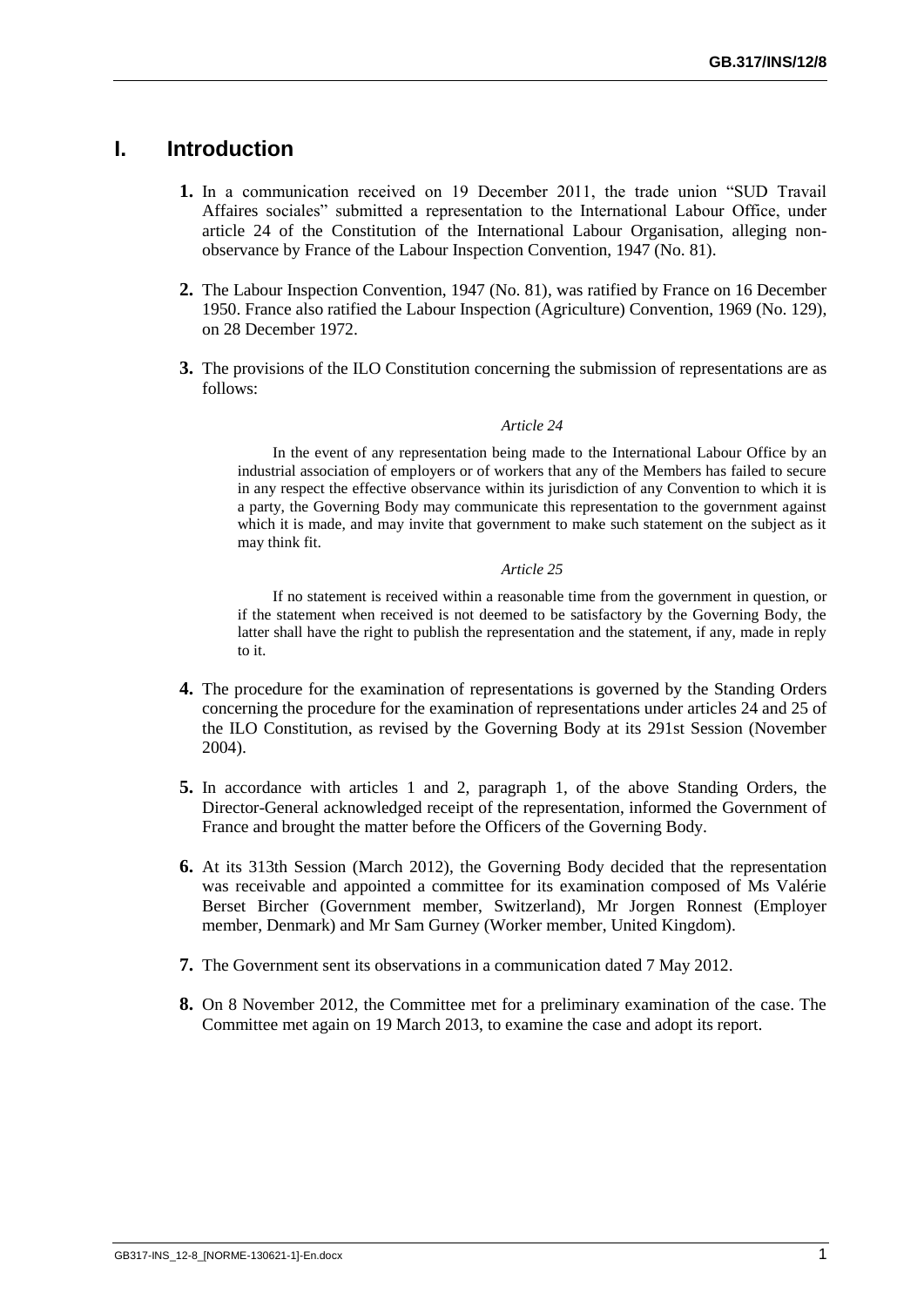## **II. Examination of the representation**

## **A. The complainant's allegations**

- **9.** The trade union "SUD Travail Affaires sociales" alleges that the French authorities failed to comply with Article 6 of the Labour Inspection Convention, 1947 (No. 81), by not guaranteeing the independence of labour inspection from improper external influences during the highly publicized events that took place in the department of Seine-Maritime in 2010–11, thereby jeopardizing the action of labour inspection in general.
- **10.** The trade union makes specific reference to the *Principes de déontologie pour l'inspection du travail* (Principles of deontology for labour inspection) published in 2010 by the Ministry of Labour, Social Relations, Family, Solidarity and Cities, which defines improper external influences as "any manoeuvre, pressure, intimidation, threat, blackmail, assault, defamation, malicious accusation, public smear campaign, or proposed or actual benefit designed to sway the course of the inspection for reasons that are directly or indirectly unrelated to the assignment".
- **11.** In particular, the complainant alleges that:
	- On 3 November 2010, a labour inspector in the Seine-Maritime Department, in accordance with her prerogatives under the Labour Code, refused to grant the managing director of a company (the employer) permission to dismiss a staff representative on disciplinary grounds.
	- On 5 November 2010, the employer submitted an appeal to the labour inspector for the reconsideration of her decision, which resulted in the inspector"s second decision not to allow the dismissal on 18 November 2010.
	- On 8 November 2010, the employer began a hunger strike, attracting media coverage, and a smear campaign against the labour inspectorate in the press and on the Internet, through his personal blog. The complainant refers to a large number of statements published in the press and on the Internet. It makes specific reference to a series of articles published in the daily newspaper "Paris-Normandie", providing evidence of the media campaign carried out by the employer and of the messages published by the employer on his blog.
	- On 10 November 2010, the day on which the employer was due to meet the labour inspector to discuss the reconsideration of her decision in the hope of having it overturned, the company"s employees, during working hours and with their employer's agreement and support, organized a gathering in front of the premises of the Rouen labour inspectorate and blocked traffic in the city.
	- Meanwhile, on 9 November 2010, the employer lodged an appeal before the Ministry of Labour, Employment and Health with a view to having the refusal to allow the dismissal overturned. The employees demonstrated in Paris in favour of the annulment, in front of the premises of the General Department of Labour.
	- On 25 November 2010, the Minister of Labour overturned the labour inspector"s decision and authorized the dismissal of the staff representative. The complainant organization indicates that appeals to a higher authority are normally handled within a period of four months and that the Minister"s decision contradicted the report of the Haute-Normandie Regional Department of Enterprise, Competition, Consumer Affairs, Labour and Employment (DIRECCTE), which had recommended that he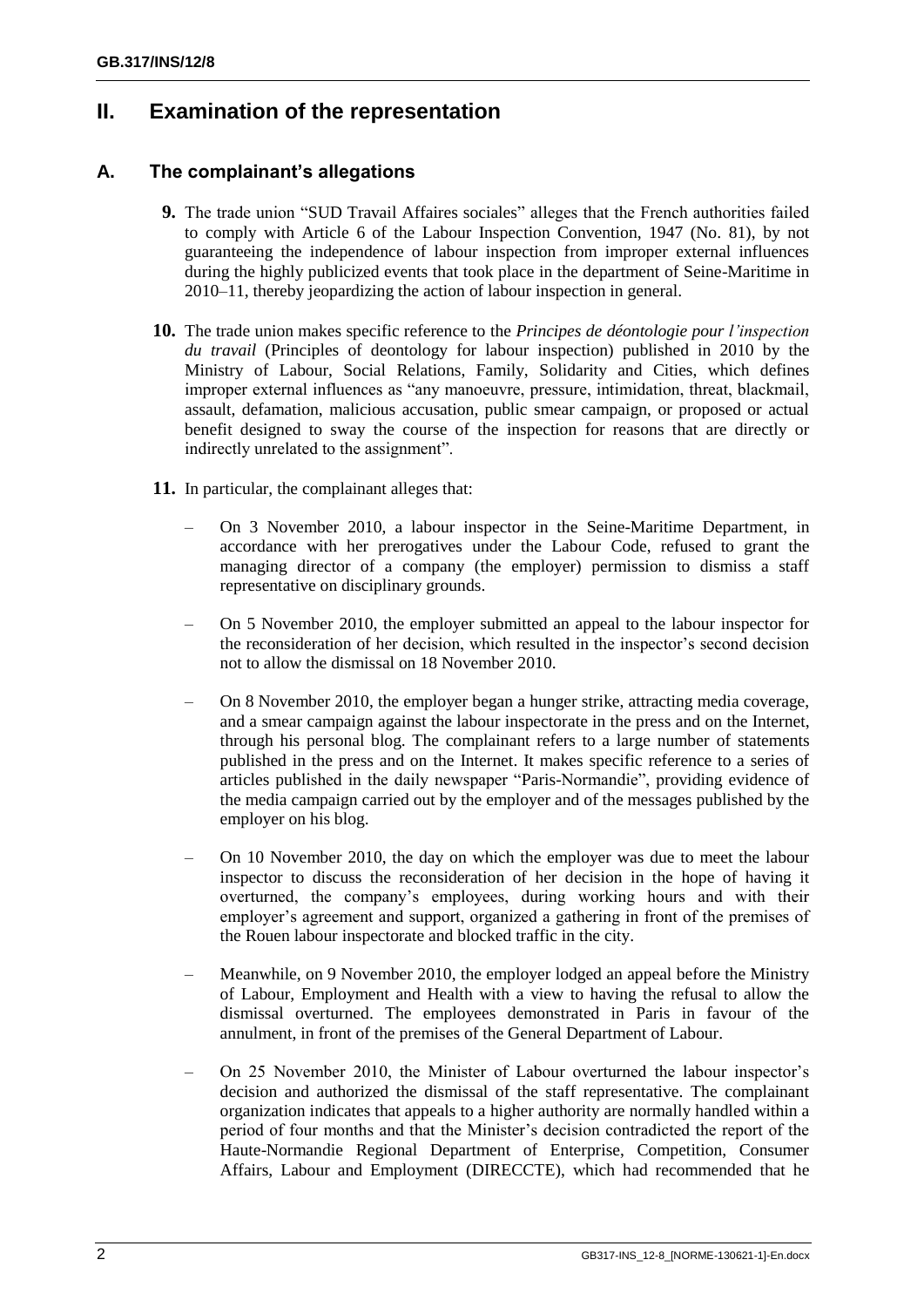should endorse the labour inspector"s refusal to authorize the dismissal, particularly in light of the "procedural irregularities" that "substantially" invalidated the request to authorize the dismissal.

- **12.** Subsequently, in its ruling of 30 June 2011, the Rouen Administrative Court, before which the staff representative had brought the case, considered that the dismissal procedure had been marred by "irregularities" and overturned the Minister's decision, in accordance with the Council of State"s well-established case law in this area.
- **13.** The complainant adds that pressure from various sources has been brought to bear on the labour inspector in this case. It specifically refers to certain communications from members of Parliament; the official stance of the French Building Federation, published by the employer on his blog; and to the direct intervention of a gendarme, in contact with the employer, and who did not state his identity, to persuade the inspector to authorize the dismissal, by expressing criticism of her actions and going so far as asking her to justify her decision to refuse the dismissal. This intervention is reported in two internal documents attached to the representation: an incident report document; and the report of the regional emergency and support unit. The complainant organization also refers to the smear campaign orchestrated by the employer in the press through his hunger strike; to the employer"s manoeuvres to unite his personnel against the labour inspectorate; and to the correspondence between the employer and the management of the labour inspectorate to complain of harassment.
- **14.** Moreover, according to the complainant organization, despite having sent repeated written requests to the Director of the Haute-Normandie DIRECCTE, and sending a petition signed by 150 staff members of the Seine-Maritime labour inspectorate to the Minister of Labour, no labour authority official has been willing to take steps to put a stop to these "improper external influences", or even to criticize them.
- **15.** The trade union indicates that the Director of the Seine-Maritime Departmental Office of DIRECCTE has made only one rather hesitant appearance on regional television, and sent one press release to the "Paris-Normandie" newspaper stating that "the inspector should, in any event, be left to reach her decision calmly, without being put under pressure and in respect of the rule of law, and to take the time to consider the arguments put forward by the employer and the worker".
- **16.** According to the complainant organization, at no point has the labour administration provided strong official support for the labour inspectorate in order to dispel the ambiguity that the employer"s action has generated among the public. This lack of official support jeopardizes the independence of the inspectorate, which is guaranteed by international Conventions, and consequently compromises the work of inspectors, who are subject to improper pressure from a number of sources.
- **17.** It also notes that, since 2007, the labour inspectorate has drawn up about ten violation reports against the employer, but that the Public Prosecutor has not yet arranged a single hearing before a correctional court. In particular, in September 2011, it was somewhat alarming when the Rouen Public Prosecutor reached a swift decision to file, without further action, the violation report that had been drawn up for contempt of the labour inspector in charge of overseeing the company at the time when the employer took umbrage against the decision to refuse him the right to dismiss one of his staff representatives.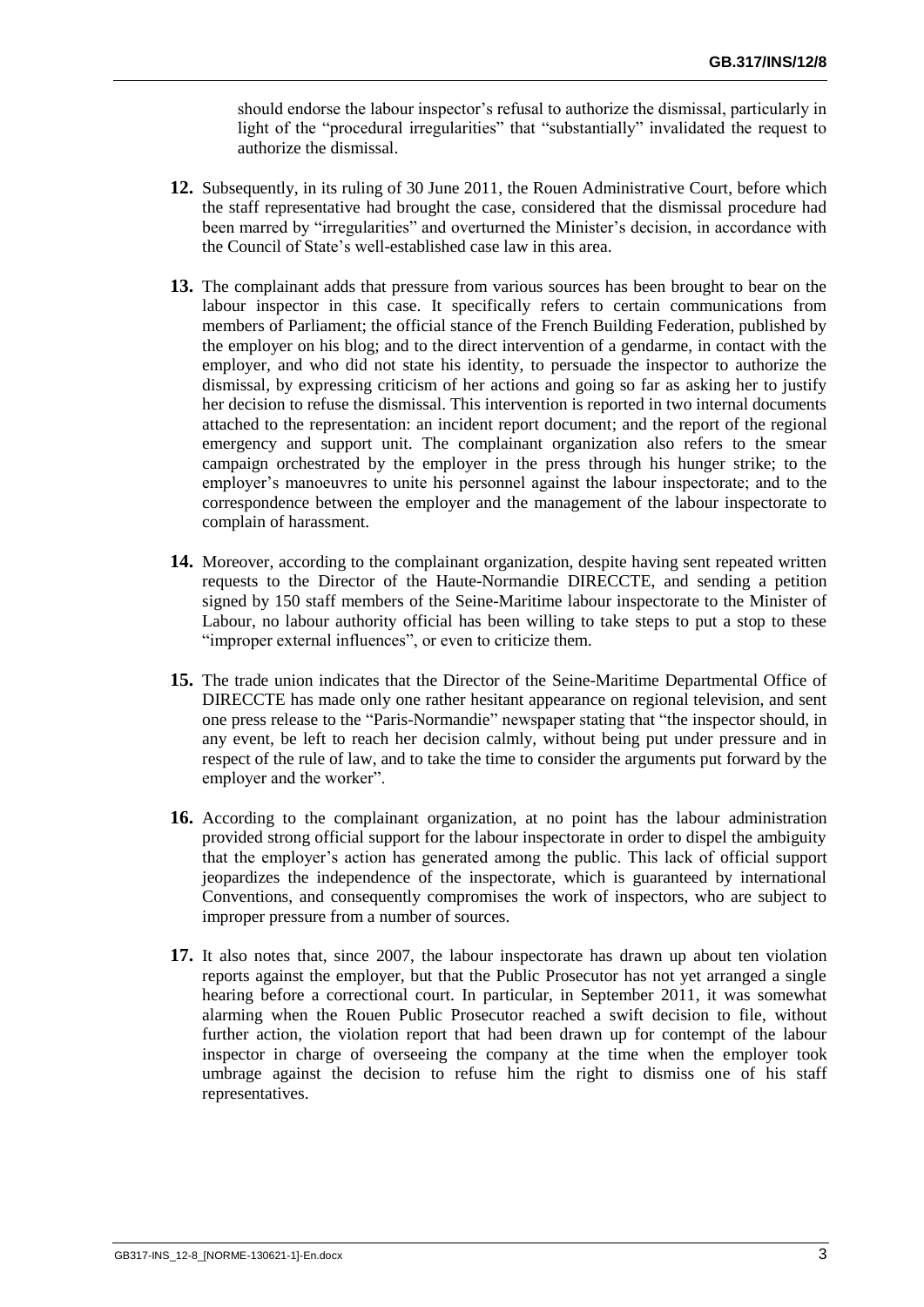**18.** According to the complainant organization, buoyed by the media, political and institutional support he has received, the employer has been able to get public opinion on his side, including within his company. It considers that there is a risk that the balance of power he enjoys by the public will thwart the independence of the labour inspectorate, which can no longer count on support from its management, the Ministry responsible, or on judicial or criminal support from the courts, in order to assert its authority.

## **B. The Government's observations**

- **19.** In its communication of 7 May 2012, the Government indicates that France has established a legislative and regulatory mechanism, as well as an administrative structure to guarantee the independence of labour inspection in accordance with Article 6 of Convention No. 81 of the ILO. This mechanism was applied to the case referred to in this representation, in a difficult context, in human terms, for all those involved.
- **20.** The Government also highlights that the publication in 2010 of the *Principes de déontologie pour l'inspection du travail*, containing a specific section on independence, highlights the importance given to this notion by the Ministry of Labour. In particular, the Government refers to the preface of the document that states that "the principle of independence is not just a right for the public officials concerned, but also a guarantee for citizens, enabling them to benefit from an organized public service that is not subject to any "improper external influences"".
- **21.** The Government presents the facts as follows:
	- On 3 November 2010, a Seine-Maritime labour inspector refused to authorize the employer in question to proceed to the dismissal for misconduct of a protected employee, who held the positions of deputy staff delegate and deputy member of the works council in the company"s single staff delegation. He had worked as a carpenter in the company since 2006, during which time he was reported to have stolen goods.
	- On 5 November 2010, the employer submitted an appeal against the refusal to the labour inspector and threatened to go on a hunger strike if his request was not accepted.
	- On 8 November 2010, the employer began a hunger strike and a media campaign to denounce the decision of the labour inspector with the support of his employees.
	- On 10 November 2010, while the company"s employees were staging a demonstration in support of the employer in front of the *cité administrative* to put pressure on the labour inspector, the Director of the Departmental Office and the sectoral Deputy Director went to the company to meet the employer in order to stress the importance of allowing the labour inspector to institute proceedings objectively and to remind him of the modalities of the administrative proceedings under way.
	- On 16 November 2010, the regional office for Haute-Normandie submitted a communication to the daily newspaper "Paris-Normandie" recalling the rules on the dismissal of protected employees and insisting on the fact that "the inspector should, in any event, be left to reach her decision calmly, without being put under pressure and in respect of the rule of law, and to take the time to consider the arguments put forward by the employer and the worker". In addition, interviews with the administration expressing views to this effect were broadcast on local television.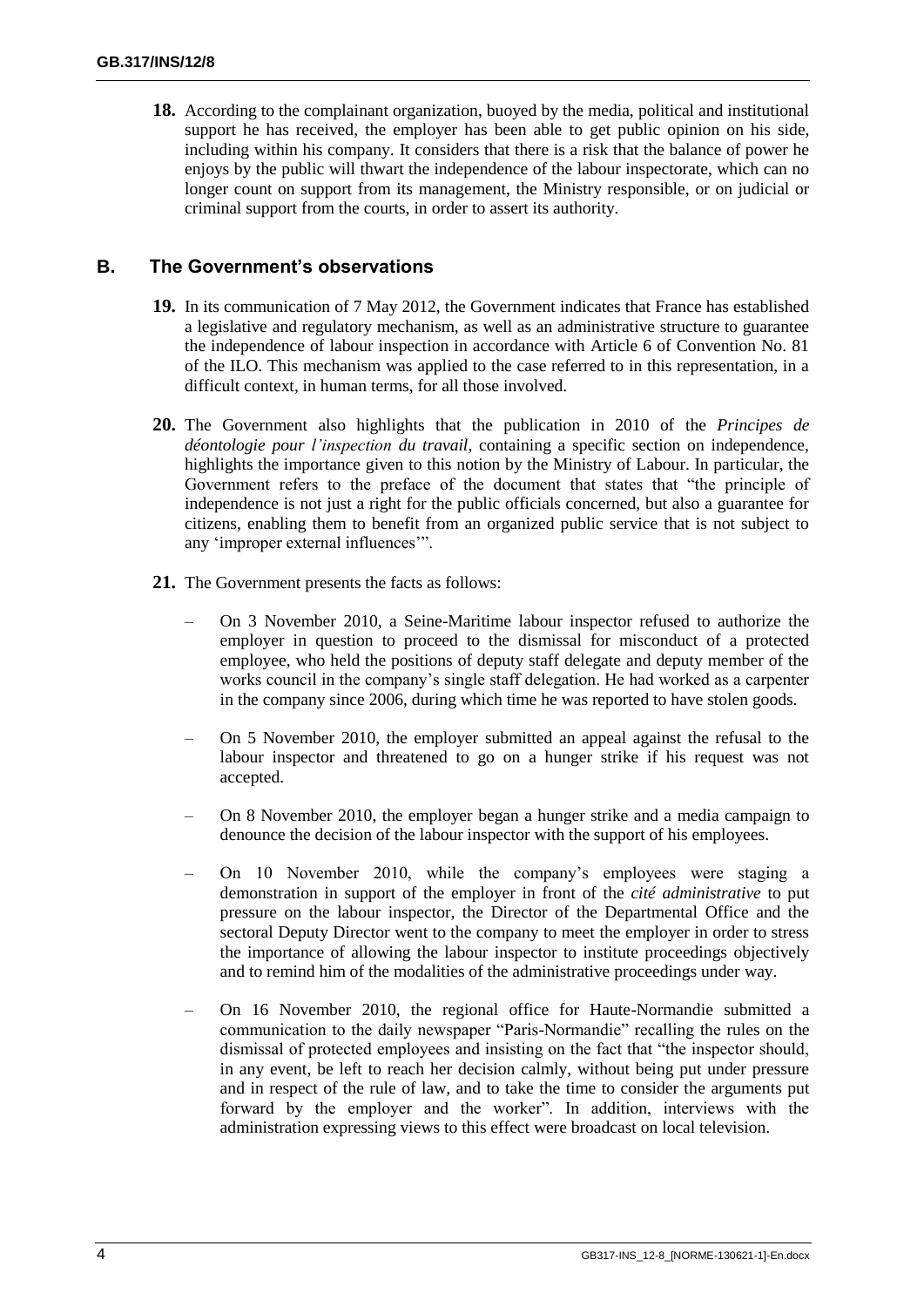- On 18 November 2010, the decision to refuse the dismissal was confirmed by the labour inspector, who identified substantial procedural irregularities invalidating the dismissal procedure.
- The company lodged an appeal before the Minister of Labour, with a view to having the refusal to allow the dismissal overturned. On 25 November 2010, the Minister of Labour decided to overturn the decision taken by the labour inspector and authorized the dismissal of the employee, on the grounds that there was sufficient evidence of the charges of misconduct brought against him and that there was no link between the employee's role as a representative and his dismissal.
- On 27 January 2011, the Ministry of Labour, Employment and Health filed a complaint before the Public Prosecutor's Office in Paris, to initiate proceedings against internet sites and their hosts for having released statements that could be construed as constituting offences of public defamation and insult against a public official, that is, the labour inspector.
- On 28 March 2011, in response to a written complaint sent by the employer on 16 February, in which he complained of the tenacity of the labour inspectorate in inspecting his company, the Regional Director reminded him that "the duties and activities of the labour inspectorate shall not be subjected to multiple interventions or to threats of legal action".
- On 19 April 2011, the labour inspector carried out an inspection visit in the company in question, along with the sectoral Deputy Director, in order to reaffirm the role and the presence of labour inspection services in that company.
- On 22 April 2011, the labour inspector submitted a violation report for contempt of the labour inspection official to the Rouen Public Prosecutor.
- On 11 May 2011, the Director of the Departmental Office, and the sectoral Deputy Director, accompanied the labour inspector to an interview at the Public Prosecutor"s Office in Rouen to submit the violation report for contempt to the court judges and explain its impact on the service.
- On 30 June 2011, the Administrative Court of Rouen overturned the decision by the Minister of Labour to authorize the dismissal.
- On 21 September 2011, the Rouen Public Prosecutor decided to file without further action the violation report for contempt submitted by the labour inspector, considering that the statements made by the employer "as disagreeable as they may have been, do not appear to have undermined the dignity or the respect due to the labour inspection service". The Prosecutor also considered that the statements published by the employer on his blog were not directly addressed to the labour inspector and did not constitute an act of contempt against her.
- **22.** In reply to the allegations by the complainant organization regarding the non-observance by France of Article 6 of Convention No. 81, the Government states that the French administration cannot be accused of non-observance of the abovementioned Article.
- **23.** The Government states that, in this case: (i) the labour inspector freely took the decision that subsequently became the subject of remedies provided for by law; (ii) she received support from both the Ministry and from her superiors; (iii) legal action was initiated by the Ministry against the persons attacking the reputation of the labour inspectorate.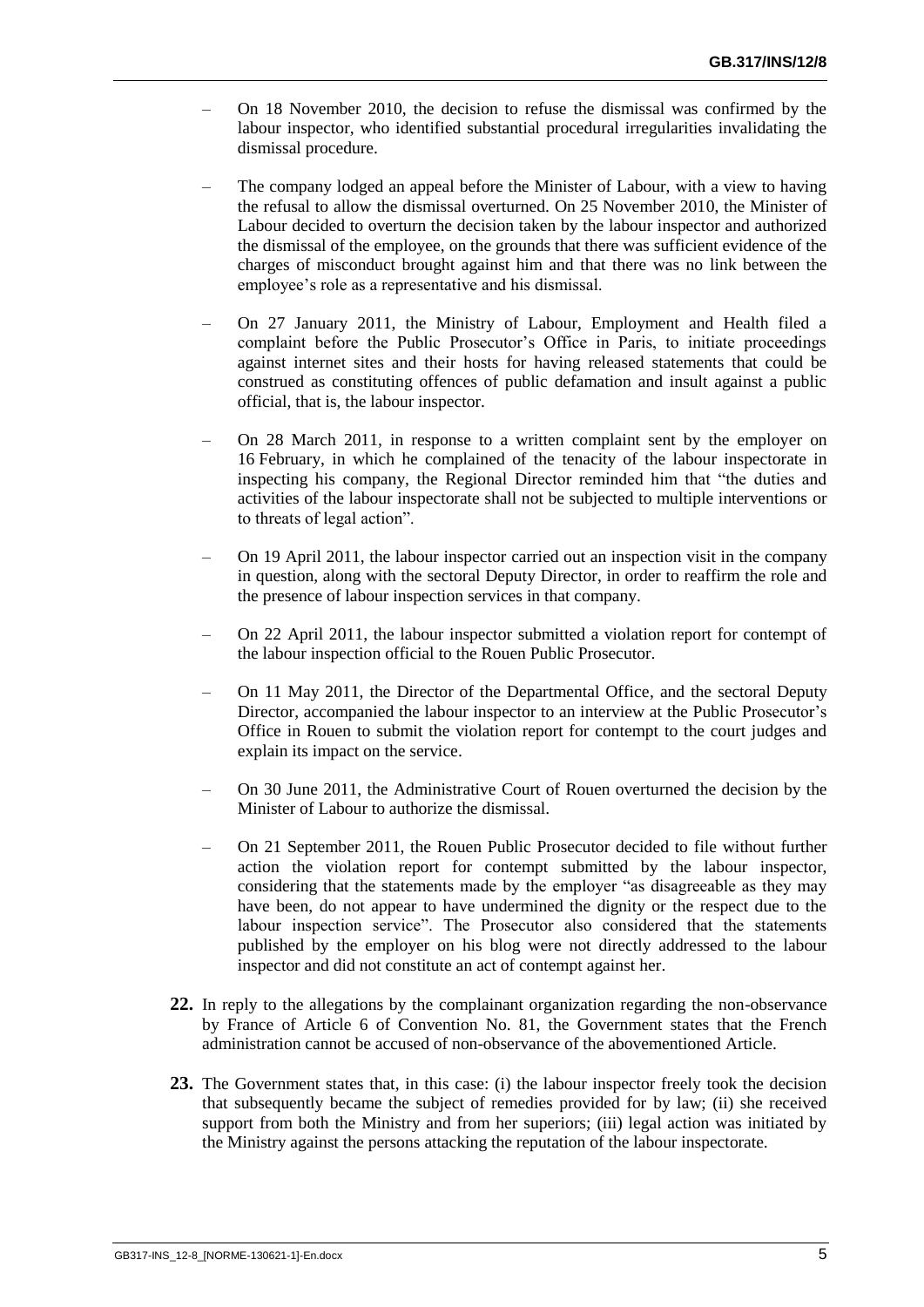- **24.** *On point (i)*, the Government observes that, under articles L2411-5 and L2411-8 of the Labour Code, the employer called on the services of the labour inspectorate to obtain an authorization to dismiss the protected employee. Having carried out an inquiry, the labour inspector in question freely took a decision to refuse the dismissal and confirmed that decision, following an appeal for reconsideration submitted to her. The decision was taken in accordance with the regulations established in the Labour Code and was in no way influenced by the employer"s threat to go on hunger strike or by the media pressure exerted by him.
- **25.** The Government refers to article R2422-1 of the Labour Code, which states that a decision taken by the labour inspectorate can be challenged by lodging an appeal before the Ministry within two months of the decision"s notification. The Minister of Labour can then confirm the decision or overturn it on the basis of a different interpretation of the case submitted.
- **26.** The Government points out that the possibility of filing an appeal to a higher authority is a general principle in French law that is available to all parties, and cannot therefore be considered as the exercise of an "improper external influence" jeopardizing the independence of labour inspection. The decision taken by the Minister can then be subject to an appeal before the administrative courts.
- **27.** Thus, on 25 November 2010, the protected employee filed a request before the Administrative Court of Rouen to overturn the decision taken by the Minister of Labour to authorize the dismissal. The Administrative Court decided to overturn the decision taken by the Minister, who implicitly rejected the appeal lodged before him. The labour inspector"s decision to refuse the dismissal was thereby confirmed, and the employee in question was thereafter able to request his reinstatement in the company.
- **28.** *On point (ii)*, the Government indicates that, contrary to the allegations of the complainant organization, support was given to the labour inspector. In particular, the Ministry of Labour made the functional protection service available to the labour inspector. This service provides advice and assistance to public officials challenged in the exercise of their duties. She was also supported by her local management.
- **29.** As regards the functional protection service, the Government refers to article 11 of Act No. 83-634, of 13 July 1983, on the rights and obligations of public officials, guaranteeing the protection of public officials in the performance of their duties. This protection is warranted by the specific nature of assignments given to public officials, which expose them to situations of conflict with public service users in the performance of their duties. Article 11, paragraph 3, states that "the public administration is responsible for protecting public officials against any threats, violence, assault, insult, defamation or contempt to which they could be subject in the performance of their duties, and to remedy any damage caused as a result thereof".
- **30.** In the light of this provision, the Ministry of Labour wished to rationalize state support for its officials in situations of conflict or violence and has set up a national network of lawyers to provide public officials with legal assistance and advice, and covers the fees of the lawyers appointed by officials to defend their interests.
- **31.** The Government indicates that it has also set up a psychological support service provided by psychologists from the network of national psychologists of the Institute of Posttraumatic Psychological Support, Prevention and Research (IAPR), and that this was offered to the inspector in question. The inspector was in contact with one of the national network psychologists, but did not wish to receive assistance from a lawyer regarding the legal action for contempt.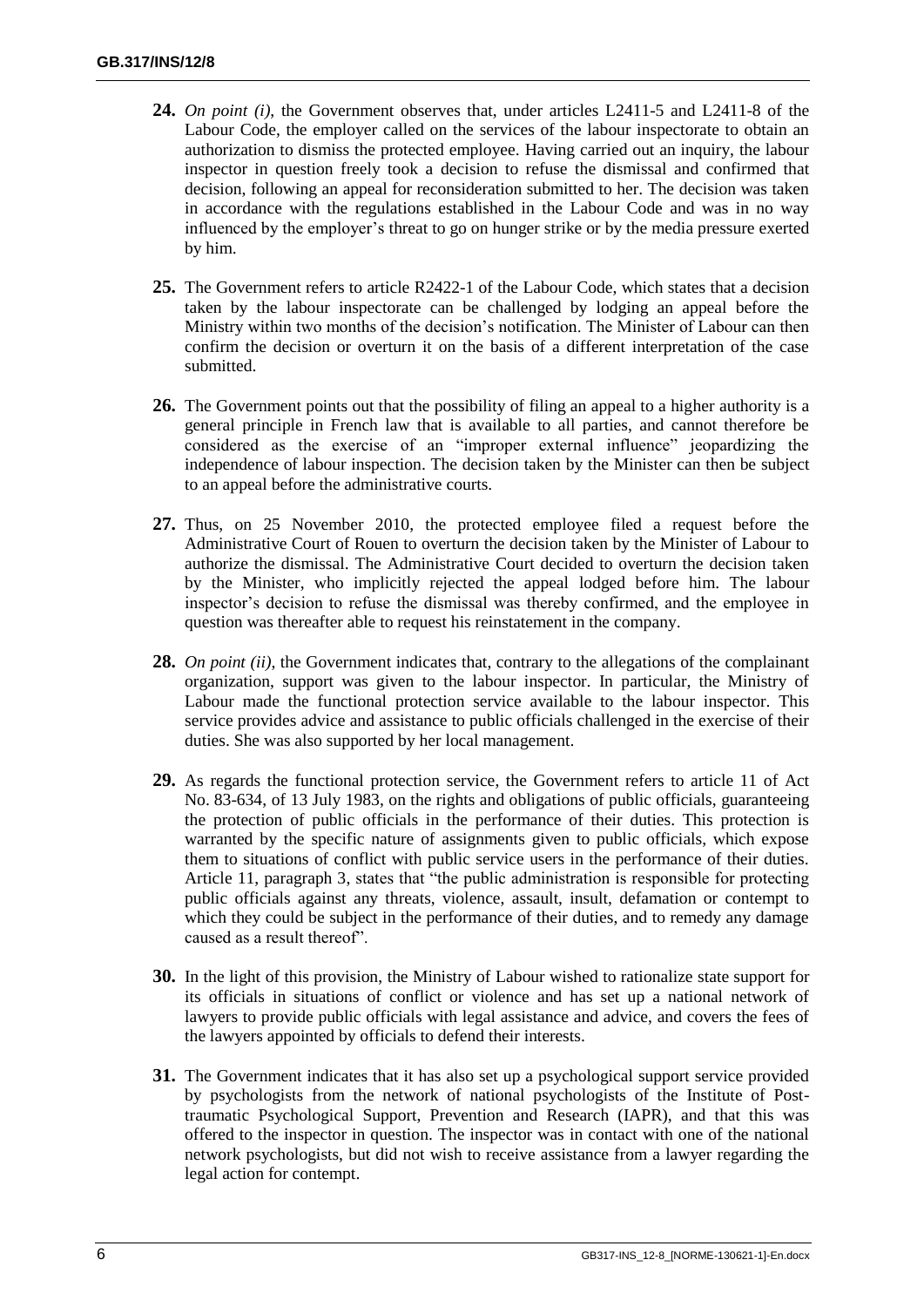- **32.** As regards the support she received from her superiors, the Government states that it is inaccurate to say that the French administration remained silent, given that it made efforts throughout to recall the legal basis for the intervention of the labour inspectorate and the legitimacy of its action, namely through a press release and interviews broadcast on local television.
- **33.** The Government indicates that the administration's statements were poorly transmitted by the media, which in a state governed by the rule of law guaranteeing freedom of expression and thought chose to highlight the sensational side of the case rather than the legal reasoning behind it. In this regard, the Government stresses that the consequent exercise of the freedom of the press and media pressure cannot be considered as an "improper external pressure" under the terms of Article 6 of Convention No. 81 of the ILO. It adds that the support expressed by various persons is also a matter of freedom of expression and thought.
- **34.** Regarding the pressure allegedly exerted by an anonymous gendarme, according to the complainant organization, the Government indicates that the administration has no information in this regard.
- **35.** The Government states that the administration was mindful of the need to support the labour inspector and to recall the legitimacy of labour inspection assignments, namely through inspection visits to the company (on 10 November 2010 and 19 April 2011) and the interview at the Public Prosecutor"s Office in Rouen (11 May 2011).
- **36.** *On point (iii)*, the Government indicates that, on 21 September 2011, the Public Prosecutor decided not to act upon the violation report for contempt submitted by the labour inspector, on 22 April 2011, against the employer, on the grounds that he did not consider the facts to be sufficiently serious to warrant criminal proceedings. The decision of the Public Prosecutor was made on the grounds that the employer"s written statements were not directly addressed to the labour inspector and that nothing indicated that the employer wished to make the labour inspector aware of those statements. Moreover, the statements did not appear to undermine the dignity of, and respect due to, the labour inspector's role. The Government also indicated that, in view of these elements, the inspector in question did not file an appeal against this decision, in accordance with the prerogatives established under articles 40-2 and 40-3 of the Code of Criminal Procedure.
- **37.** The Government highlights that this decision is in line with the normal legal framework establishing legal proceedings in France and that it does not jeopardize the independence of the labour inspectorate.
- **38.** The Government also indicates that, contrary to the statements made by the complainant organization, the Ministry of Labour took measures to protect the labour inspector and to put a stop to the attacks on the reputation of the labour inspectorate in the press and on the Internet. In particular, the Government points to various bailiff"s reports and warnings issued to the authors and to the hosts of the websites concerned. Moreover, the Director-General for Labour and the Directors of the General Administration and Modernization of Services filed a complaint under the Act of 29 July 1881 on the freedom of the press before the Public Prosecutor"s Office in Paris following the online publication, in November 2010, of statements that could be construed as constituting offences of defamation against a public official, depositary or agent of the public authority and of public insult of a public administration or public official. This complaint is still under investigation, owing in particular to difficulties in identifying the author of one of the websites concerned.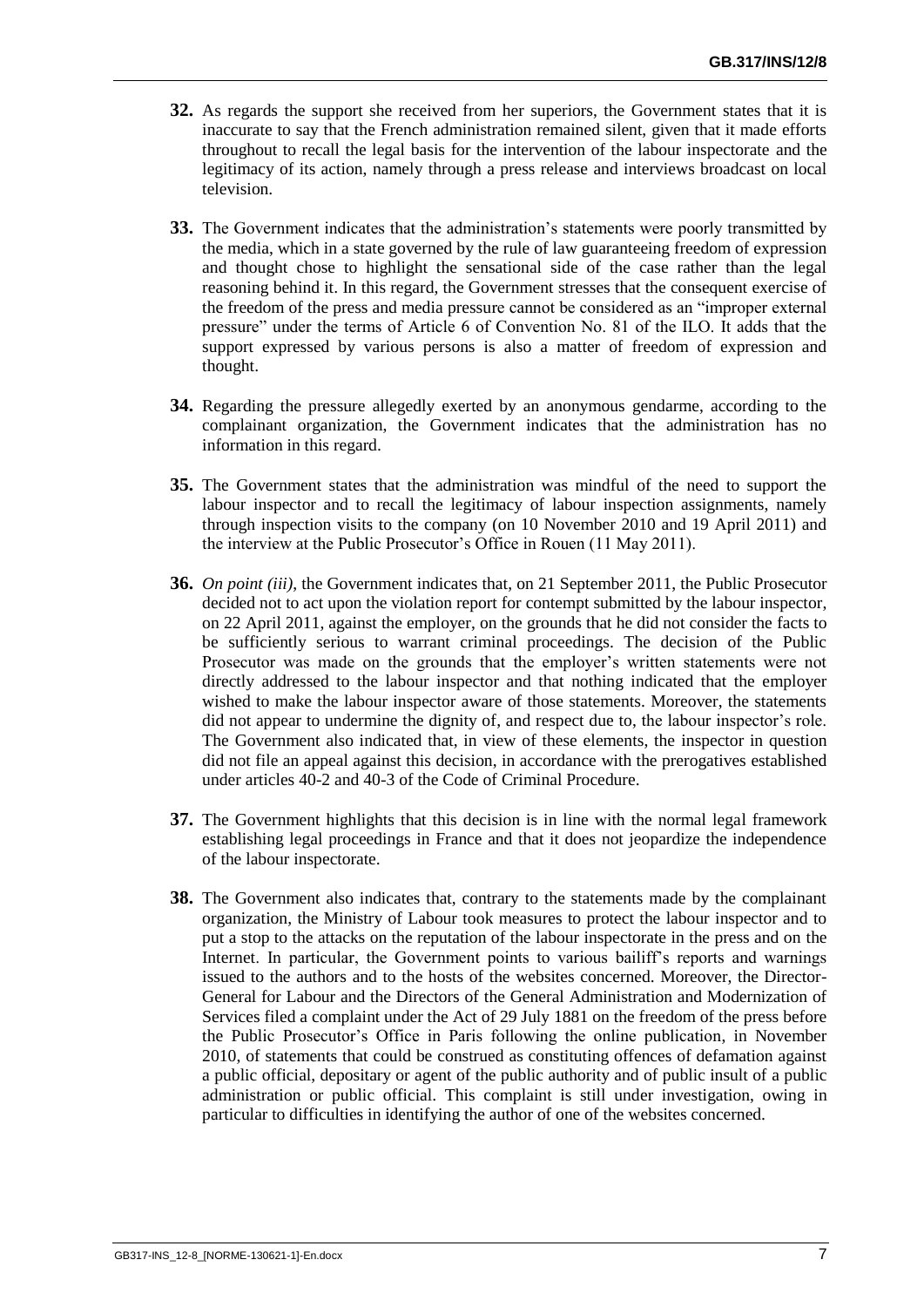- **39.** The Government indicates that these actions are governed by the general principles and regulations regarding the freedom of the press, and the freedom of expression of the parties in this case. The Government, therefore, highlights the difficulty of striking an ideal balance between the need to protect public officials and the possibility guaranteed by public freedoms to carry out public debates in society and in a free press.
- **40.** In conclusion, in the light of all these elements, the Government considers that the representation submitted by the complainant organization is unfounded.

## **III. Conclusions**

**41.** The Committee has based its conclusions on the allegations of the complainant organization, the observations transmitted by the Government under the present procedure and the information previously transmitted by the Government in the reports on the application of the Conventions ratified under article 22 of the ILO Constitution.

### **A. Preliminary remarks**

- **42.** The Committee is called upon to determine whether, as the complainant organization claims, in this case, the Government failed to respect the provisions of Article 6 of Convention No. 81, which guarantee the independence of the labour inspectorate of *improper external influences*. This Article is complemented by Article 18 in respect of the penalties for obstructing labour inspectors in the performance of their duties.
- **43.** Other facts cited by the complainant organization appear to be relevant to the question of the cooperation of the labour inspectorate with the courts and the police, which is covered by Article 5(a) of the Convention. The Article provides that: "The competent authority shall make appropriate arrangements to promote effective co-operation between the inspection services and other government services and public or private institutions engaged in similar activities."
- **44.** In accordance with Article 6 of Convention No. 81:

The inspection staff shall be composed of public officials whose status and conditions of service are such that they are assured of stability of employment and are independent of changes of government and of improper external influences.

**45.** Article 18 of the Convention provides that:

Adequate penalties for violations of the legal provisions enforceable by labour inspectors and for obstructing labour inspectors in the performance of their duties shall be provided for by national laws or regulations and effectively enforced.

**46.** The principle contained in Article 6 is an essential principle on which the effectiveness of the inspection system depends. As far back as 1957, the Committee of Experts on the Application of Conventions and Recommendations underlined that this independence can only be real if labour inspectors are able "to point out, without fear of open or covert reprisal, that the methods followed in a given undertaking are contrary to the law and must therefore be changed. Any hesitation on the part of an inspector, whatever his official status, to draw attention to abuses and to call for their elimination, is bound to sap the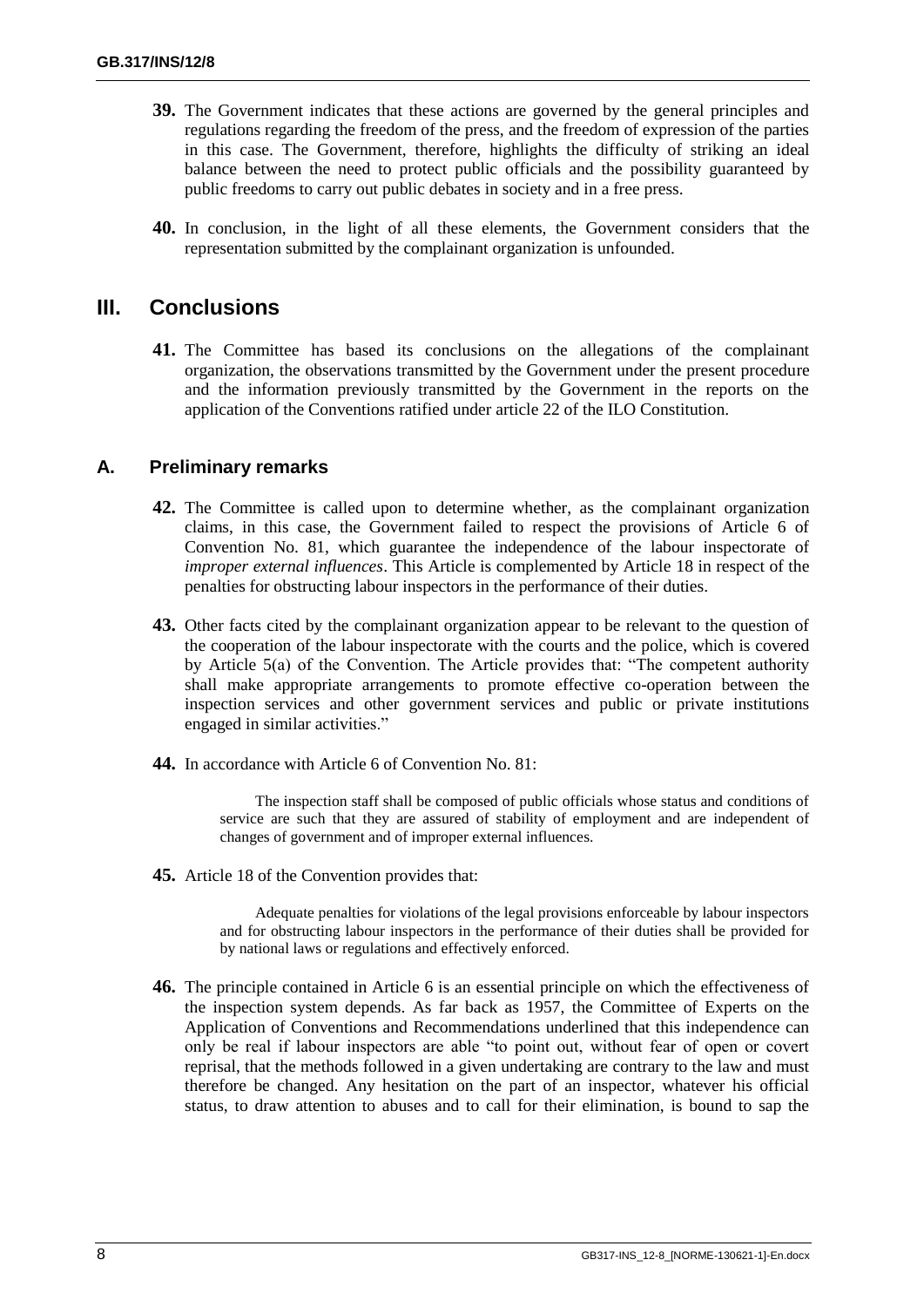effectiveness of his work."  $\frac{1}{1}$  The Committee also underlined, in its 2006 General Survey on labour inspection, that problems of physical safety, such as threats, insults or physical attacks, can also seriously affect the work of the labour inspectorate.  $2^2$  As indicated in the *Principes de déontologie pour l'inspection du travail* published by the Ministry of Labour, "the agent must be protected from any improper external influence: the risk and likelihood of interference, pressure, intervention, or even threats, can be real, bearing in mind the position occupied by the labour inspection system within social and economic relations". <sup>3</sup>

**47.** The Committee notes that, according to a communication from the Ministry of Labour on the functional protection of labour inspectors dated 2 August 2011, attached to the Government's reply, which begins by recalling the tragic murder of two labour inspectors by an employer in 2004, labour inspectors face more than 100 incidents involving contempt, death threats and other threats each year. Furthermore, in its annual activity report for the year 2011, the central labour inspection authority notes a significant increase in the number of requests for functional protection submitted between 2010 and 2011 by labour inspectors in the wake of threats, death threats, violence and assault. The Committee notes that, according to the reports submitted under article 22 of the ILO Constitution, following the tragic event of 2004, the support provided by the authorities to inspectors has been included as one of the main pillars of the plan for developing and modernizing labour inspection.

## **B. Legal and operational measures**

- **48.** The Committee draws attention to the fact that France has given effect to the provisions of Article 6 of Convention No. 81, which guarantee the independence of the labour inspectorate of *improper external influences*, as well as to Article 18 through various legislative and regulatory provisions and operational measures. The Committee wishes to mention the following texts that are relevant to the present case.
- **49.** The Committee notes the decision of the Constitutional Council No. 2007-561 of 17 January 2008, regarding the re-codification of the Labour Code, which recalls in its recital that "the independence of labour inspection must be consistent with the fundamental principles of the right to work as set out in article 34 of the Constitution".

<sup>&</sup>lt;sup>1</sup> ILO: *Report of the Committee of Experts on the Application of Conventions and Recommendations,* Report III (Part IV), International Labour Conference, 40th Session, Geneva, 1957, p. 160, para. 56.

<sup>2</sup> ILO: *General Survey of the reports concerning the Labour Inspection Convention, 1947 (No. 81), and the Protocol of 1995 to the Labour Inspection Convention, 1947, and the Labour Inspection Recommendation, 1947 (No. 81), the Labour Inspection (Mining and Transport) Recommendation, 1947 (No. 82), the Labour Inspection (Agriculture) Convention, 1969 (No. 129), and the Labour Inspection (Agriculture) Recommendation, 1969 (No. 133)* International Labour Conference, 95th Session, Geneva, 2006, p. 72, para. 222.

<sup>3</sup> Ministère du Travail, des Relations Sociales, de la Famille, de la Solidarité et de la ville, Direction générale du travail (DGT), *"Principes de déontologie pour l'inspection du travail"* (Principles of Deontology for Labour Inspection) (Paris, DGT, 2010), p. 15.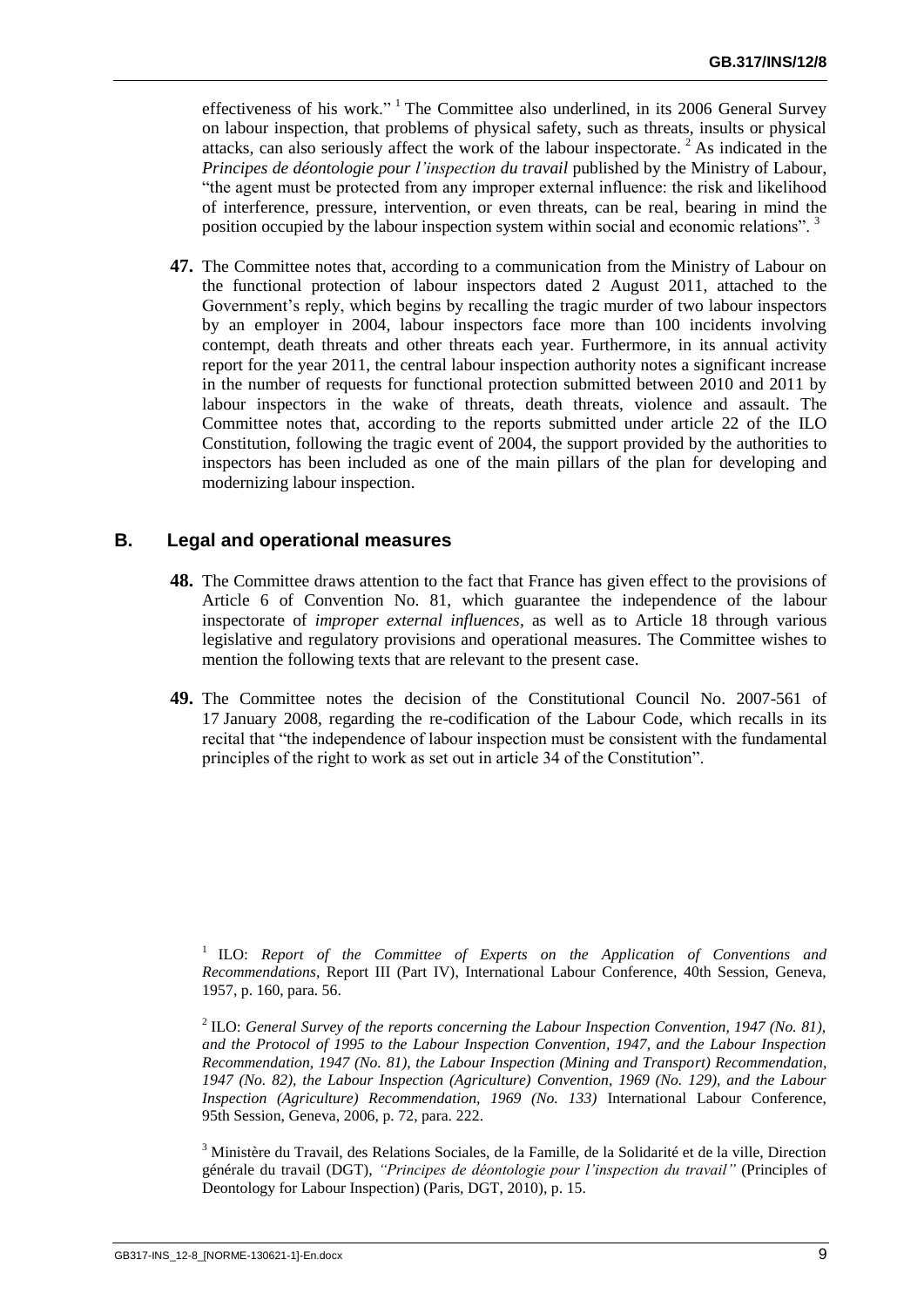- **50.** The Committee further notes that, in accordance with article D8121-2 of the Labour Code, agents participating in labour inspection activities may refer any act committed by an administrative authority that constitutes a direct or personal violation of the conditions in which they should be able to perform their duties to the National Council of Labour Inspection (CNIT). <sup>4</sup>
- **51.** Moreover, the offence of obstructing labour inspectors in the performance of their duties is referred to and penalized in article L8114-1 of the Labour Code. In addition, in accordance with article L8114-2 of the Labour Code: "The provisions of articles L433-3, L433-5 and L433-6 of the Criminal Code, which refer to and penalize acts of violence, contempt and resistance against judicial police officers are applicable to the perpetrators of similar acts against labour inspectors."
- **52.** The functional protection of state agents is established under article 11 of Act No. 83-634 of 13 July 1983, which was amended to include the rights and obligations of public officials. In accordance with article 11, paragraph 3, of the Act: "The public administration is responsible for protecting public officials against any threats, violence, assault, insult, defamation or contempt to which they could be subject in the performance of their duties and, if necessary, to remedy any damage caused as a result thereof." The legal, psychological and organizational measures prescribed by the aforementioned Act of 1983 are complemented by various operational memoranda from the Ministry of Labour.
- **53.** Furthermore, in 2010, the Ministry of Labour published the *Principes de déontologie pour l'inspection du travail* in collaboration with the ILO, which includes a chapter on the independence of labour inspectors.

## **C. The protection of the labour inspector against improper external influences**

## *The pressure exerted on the labour inspector, including by means of a smear campaign*

- **54.** The Committee notes that, according to the complainant organization, in this case the labour inspector was subjected to pressure from various sources. In particular, it alleges that no senior official of the labour administration wished to take measures to halt the undue pressure being exerted through a smear campaign targeting the labour inspectorate, and that the administration never dispelled the ambiguity in public opinion occasioned by the actions of the employer, thereby placing the independence of the labour inspectorate in jeopardy.
- **55.** The Committee notes that the Government does not contest the existence of such pressure but maintains that the labour inspector freely took a decision that subsequently became the subject of remedies provided for by law; that legal action was initiated by the Ministry against those persons attacking the reputation of the labour inspectorate; and that the labour inspector received support from both the services of the Ministry and her superiors.

<sup>&</sup>lt;sup>4</sup> According to the information provided by the Government in its report submitted in 2012 under article 22 of the Constitution of the ILO, CNIT, established in 2007 and operational since 2008, is an independent consultative authority, the primary vocation of which is to offer a guarantee to agents participating in labour inspection activities, whatever their hierarchical position, so that they may perform their duties with complete impartiality and free from improper external influences. The provisions relating to CNIT are codified in articles D8121-1 to D8121-12 of the Labour Code.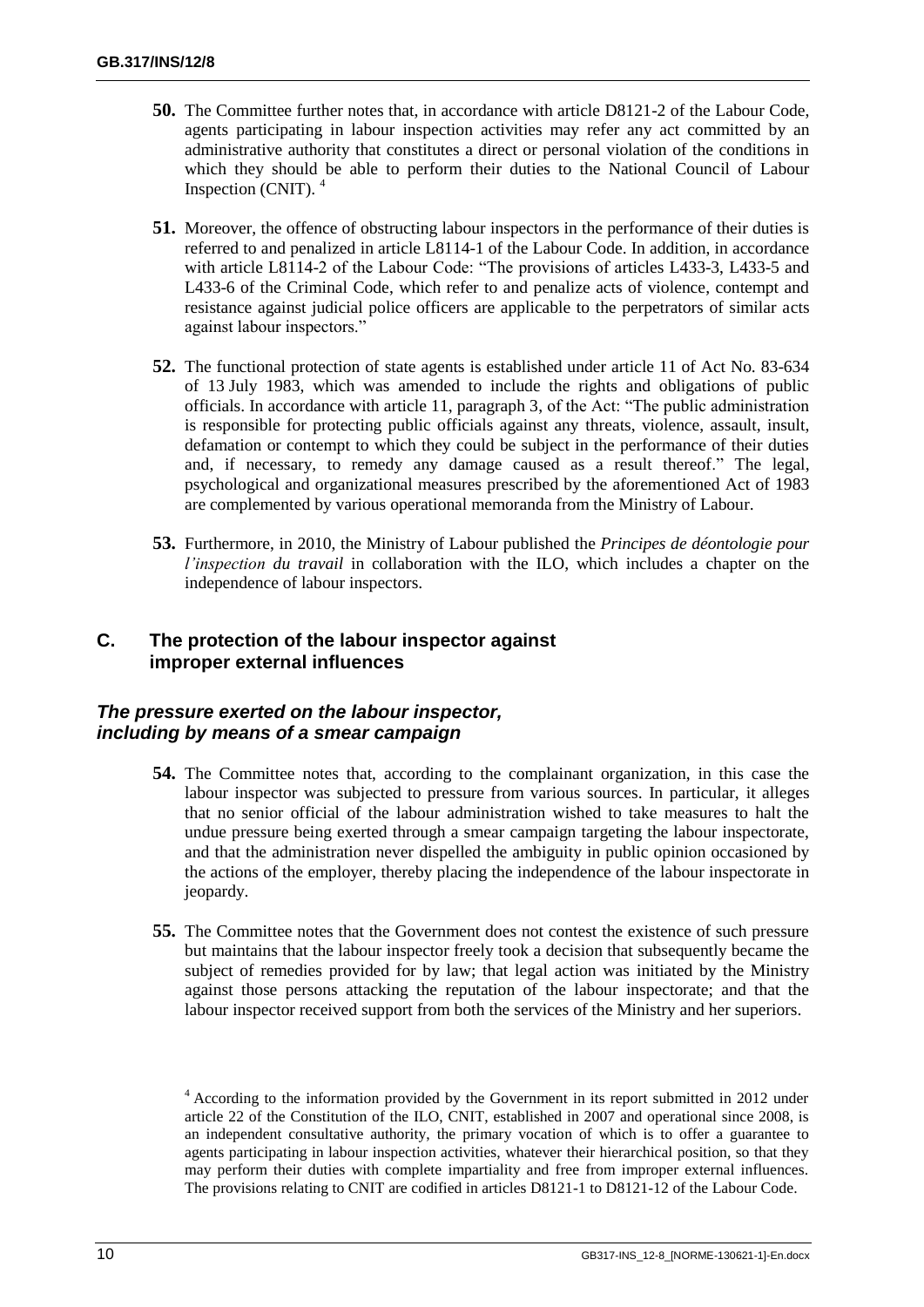- **56.** The Committee notes that the legal remedies applicable in this case were duly respected and that, ultimately, the decision of the Minister of Labour that overturned the dismissal of the staff representative was, in turn, overturned by the Administrative Court of Rouen, thereby reinstating the decision of the labour inspector. Nevertheless, the Committee considers it unfortunate that, in this case, the Minister did not take into account the opinion of the Haute-Normandie DIRECCTE, which referred to "procedural irregularities" that "substantially" invalidated the request to authorize the dismissal.
- **57.** As regards the legal actions taken against the persons attacking the reputation of the labour inspectorate, the Committee will not deal with decisions taken by the competent authorities. In this respect, it notes in particular that a reasoned decision was taken by the Rouen Public Prosecutor to file without further action the violation report drawn up against the employer for contempt. As regards the actions still pending, the Committee notes that, according to the Government, the General Director for Labour and the Directors of the General Administration and Modernization of Services invoked the Act of 29 July 1881 concerning the freedom of the press and filed a complaint with the Public Prosecutor"s Office in Paris on 27 January 2011 following the online dissemination in November 2010 of statements that could be construed as constituting the offence of public defamation against a public official or agent of the public authority and the offence of public insult against a public administration or a public official. The complaint is still under investigation, owing, in particular, to difficulties in identifying the author of one of the websites concerned.
- **58.** The Committee hopes that the Government will take all measures necessary to ensure that the investigation in question moves forward as quickly as possible in order to establish the facts, to determine whether illegal acts were committed, to identify the culprits and to initiate the relevant legal procedures.
- **59.** The Committee also notes the various forms of support provided or offered by the administration. It draws particular attention to the fact that the labour inspector was accompanied by hierarchical superiors on three occasions for the purposes of support during the inspections of the company (on 10 November 2010 and 19 April 2011) and on the occasion of the interview at the Public Prosecutor"s Office in Rouen to present the judges with the violation report for contempt submitted by the labour inspector (on 11 May 2011); the fact that on 16 November 2010, the Regional Office of Haute-Normandie sent a press release to the newspaper "Paris-Normandie" recalling the regulations applicable to the dismissal of protected employees and underlining that "the inspector should, in any event, be left to reach her decision calmly, without being put under pressure and in respect of the rule of law, and to take the time to consider the arguments put forward by the employer and the worker", and that, according to the complainant organization, one or, according to the Government, more interviews with the administration on that issue were broadcast on local television; the fact that on 28 March 2011, in response to a written complaint from the employer dated 16 February 2011, in which he complained of the rigour of the labour inspectorate in inspecting his company, the regional director reminded him that "the duties and activities of the labour inspectorate shall not be subjected to multiple interventions or to threats of legal action".
- **60.** However, the Committee regrets the fact that some institutional aspects, in particular the need to promote the authority of the labour inspectorate in the view of employers, workers and in local public opinion, were not more firmly addressed when the case began, as this could have helped avoid the unfortunate developments that have been brought to the Committee's attention.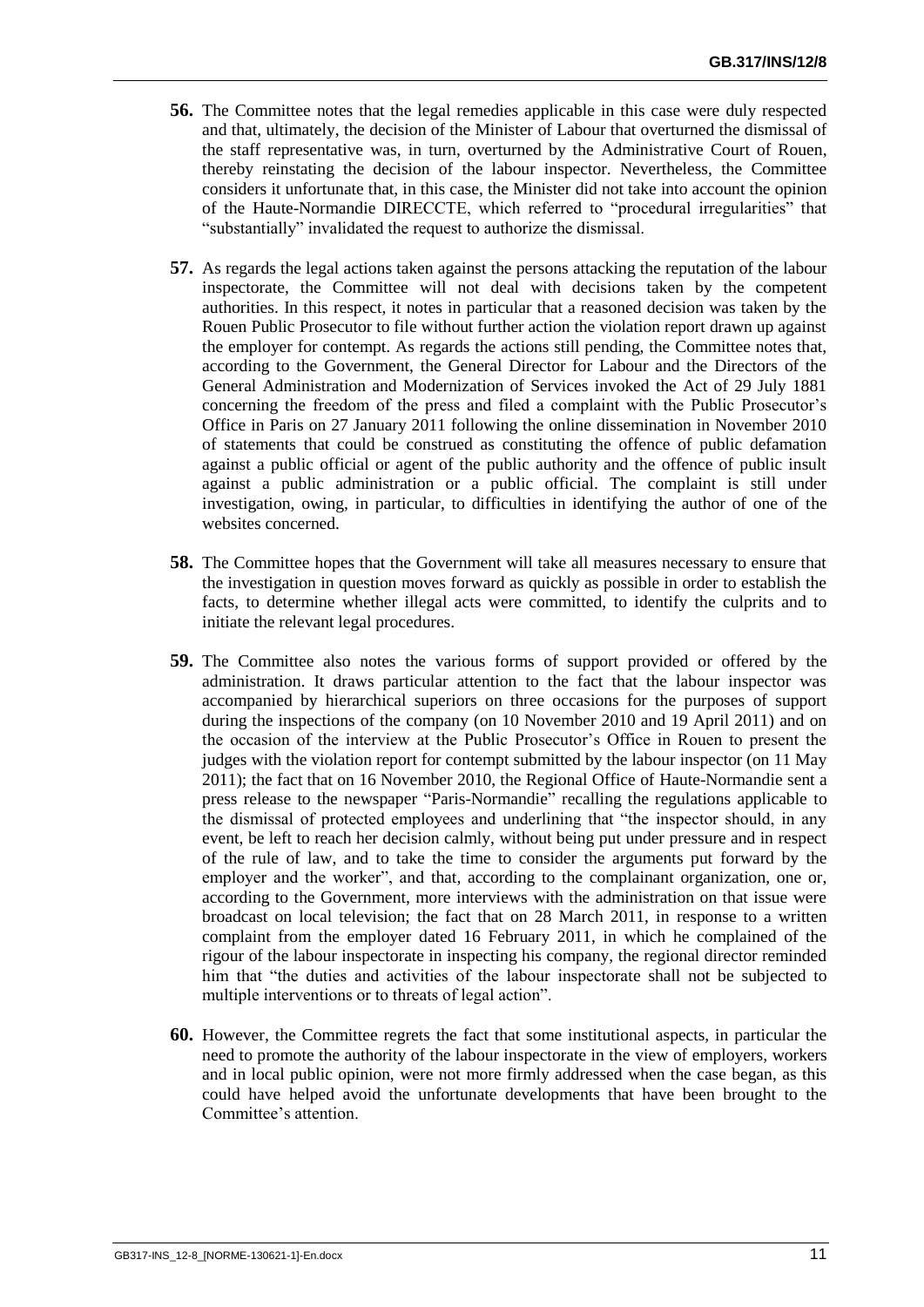- **61.** In this regard, the Committee wishes to recall the importance attached to the image of the labour inspectorate as a respected authority in public opinion, which enables it to effectively perform its duties. The importance of its image was already underscored in 1948, shortly following the adoption of Convention No. 81, in the context of the preparatory conference on labour inspection, which preceded the Asian Regional Conference in 1950. It was stated that "in the industrially more advanced countries, informed public opinion, aware of the importance which attaches to securing effective application of labour legislation, provides a favourable environment for the more efficient discharge of labour inspectors' duties and contributes toward the development of inspectors into the kind of trusted adviser who can count on the confidence of employers and workers alike to obtain more effective results".<sup>5</sup>
- **62.** In its observation published in 2011 on the application of Convention No. 81 by France, the Committee of Experts had noted that a "relationship of trust is needed to create the climate of confidence that is essential to enlisting the cooperation of employers and workers with labour inspectors. It must be possible for inspectors to be feared for their authority to report offences, and at the same time to be respected and approachable as preventers and advisers." <sup>6</sup>
- **63.** The Committee shares the Government's opinion as regards the difficulty of striking an ideal balance between the need to protect the agents of the labour administration and the fundamental freedom of public debate in society and in a free press.
- **64.** Nevertheless, the Committee finds that when the primary goal of pressure exerted through the media is "to denounce" a decision taken by the labour inspectorate, as indicated by the Government in this case, this pressure can have such an adverse effect on public opinion and on the parties over which the labour inspectorate has been called to exert its authority, that it can constitute an impediment to the performance of its main duties of inspection, guidance and prevention. Referring to the *Principes de déontologie pour l'inspection du travail*, the Committee underlines the fact that independence is asserted within the framework of a legal system built on respect for laws, regulations and the provisions of Conventions in force, and for res judicata.
- **65.** The Committee regrets that, when the case began, the labour administration did not firmly draw the attention of the employer to his fundamental obligation to *strictly* limit himself to legal remedies and to not exert pressure that constitutes *an improper external influence* and that could be construed as an attempt to obstruct the labour inspector in the performance of her duties in accordance with Article 18 of Convention No. 81 and articles L8114-1 and L8114-2 of the Labour Code. The Committee further considers that the legal obligations of the employer could also have been mentioned more clearly in the context of the communications with the media, thereby raising public awareness of the importance of enforcing labour law and of the labour inspectorate effectively performing its duties.

<sup>5</sup> ILO: *Report I: Labour inspection* for the Asian Regional Conference, (Geneva, ILO, 1949), pp. 8–9. The Kandy Conference was held in November 1948 to prepare for the examination of the question of labour inspection by the Asian Regional Conference.

6 ILO: *Report of the Committee of Experts on the Application of Conventions and Recommendations*, Report III, Part (1A), International Labour Conference, 100th Session, p. 531.

 $<sup>7</sup>$  Ministère du Travail, des Relations Sociales, de la Famille, de la Solidarité et de la ville, DGT,</sup> op. cit., supra, note 3, p. 16.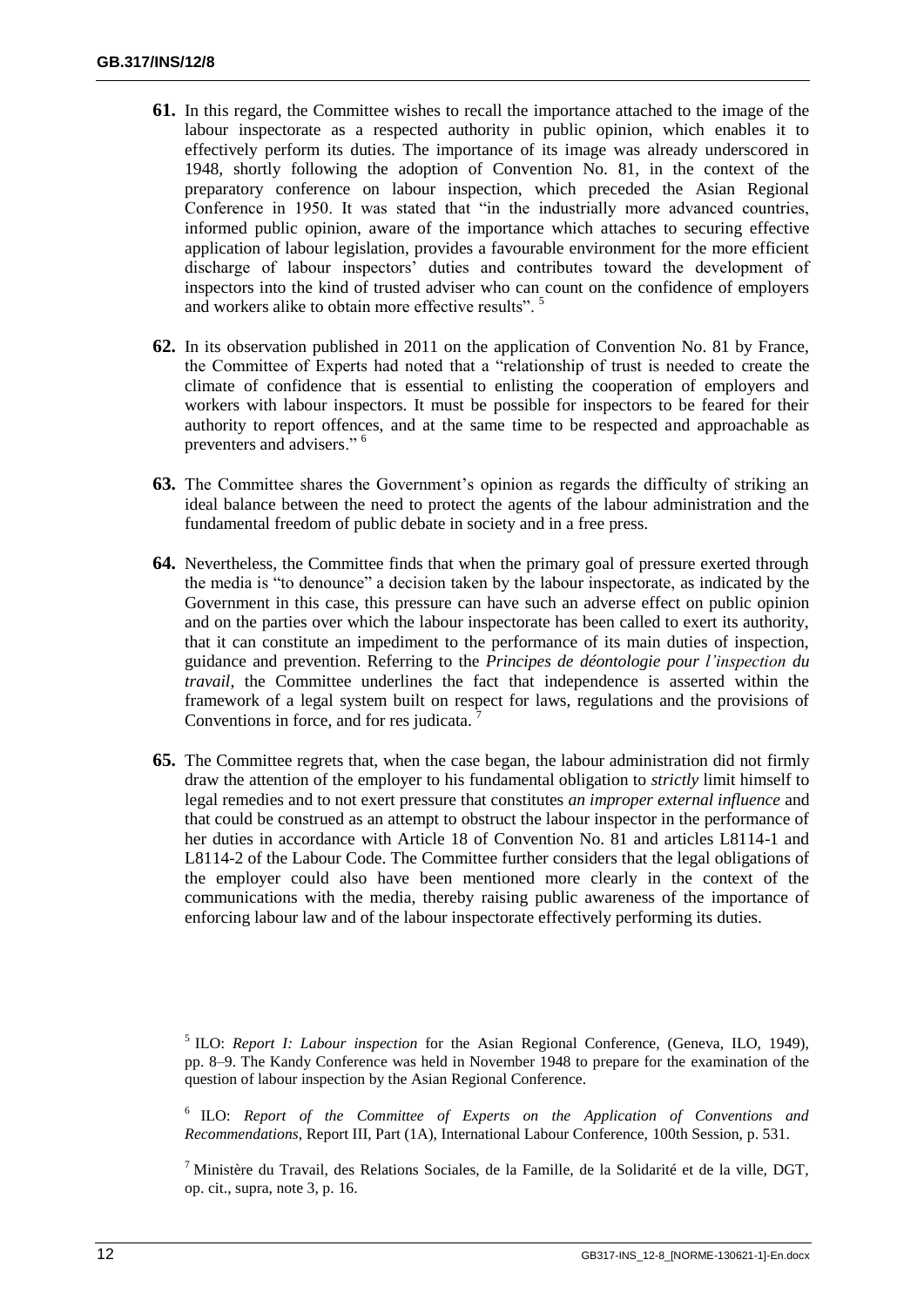## *Other matters*

The violation reports drawn up against the employer

- **66.** The Committee notes that, according to the allegations of the complainant organization, the labour inspectorate has drawn up about ten violation reports against the same employer since 2007 but, to date, the Public Prosecutor has not arranged a single hearing before a correctional court. Apart from the violation report for contempt drawn up against the employer (see paragraph 57 above), the Government has provided no response in this respect. The Committee does not have sufficient information to assess the facts concerning the other violation reports and, in particular, does not know whether a decision on all of them has already been taken.
- **67.** Given that the matter of cooperation between the labour inspectorate and the judicial authorities remains one of great importance for the effective functioning of the labour inspection system, the Committee wishes to draw the Government"s attention to its 2007 general observation concerning, in particular, Article 5(a) of the Convention, which underlines the importance of taking appropriate measures in consultation with the social partners in order to strengthen effective cooperation between the labour inspection system and the judiciary, and to ensure that the judicial authorities afford the violation reports of the labour inspectors the diligence and in-depth examination they deserve.

The intervention of a gendarme

**68.** The complainant organization alleges that the independence of the labour inspector was placed in jeopardy by the pressure reportedly exerted upon her by an anonymous gendarme two days after the decision to refuse to authorize the dismissal was taken. The Committee finds that the information provided in this regard is not precise enough to enable it to examine this matter. However, the Committee wishes to underline that, in accordance with Articles 5(a) and 18 of Convention No. 81, labour inspectors should, on the contrary, be able to call upon the support of the police in the event of them being obstructed in the performance of their duties. The 2006 General Survey on labour inspection also indicates that the possibility of calling upon the support of the police is all the more significant if effective measures are in place to ensure rapid implementation and in particular to ensure the physical safety of the inspector and allow the planned inspections to take place smoothly.<sup>8</sup>

## **IV. The Committee's recommendations**

- **69.** *In the light of the conclusions set out above concerning the issues raised in the representation, the Committee recommends the Governing Body to:*
	- *(a) approve the present report;*
	- *(b) invite the Government to draw useful conclusions from this case and, in consultation with the social partners, to continue to take such measures as might be necessary to ensure that in future no improper external influence in the form of pressure exerted upon labour inspectors is tolerated by invoking all the legal provisions applicable to the case, and to ensure that the image of the labour inspectorate is not tarnished in the eyes of*

<sup>&</sup>lt;sup>8</sup> International Labour Conference, 95th Session, op. cit., supra, note 2, p. 56, para. 157.